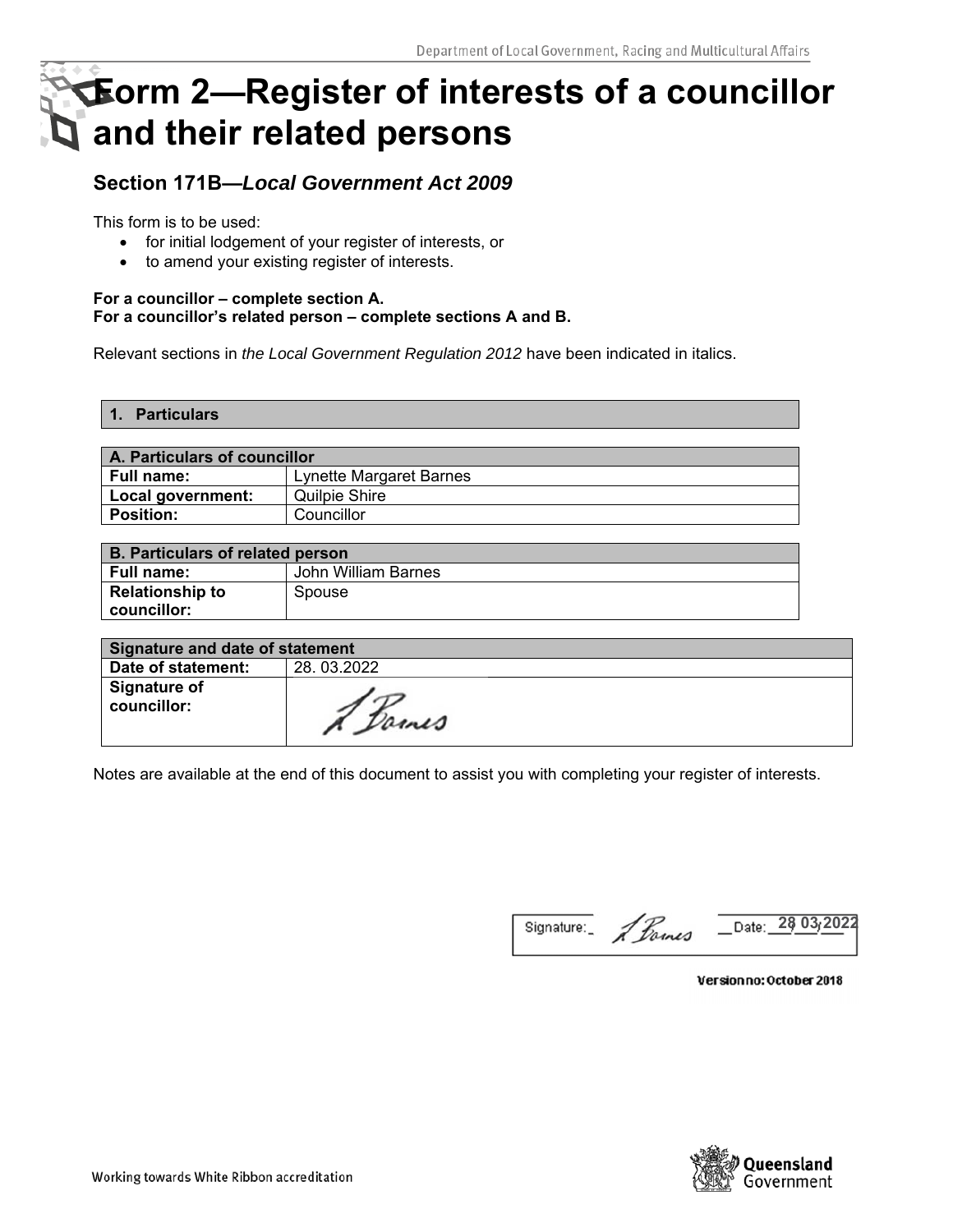

## **2. Financial and non-financial particulars**

|                          | 2.1 Shareholdings or controlling interests in corporations |                             |                                       |                                                                   |                                                                                                                               |  |
|--------------------------|------------------------------------------------------------|-----------------------------|---------------------------------------|-------------------------------------------------------------------|-------------------------------------------------------------------------------------------------------------------------------|--|
| Add                      | Remove                                                     | 1. Name of corporation 2(a) | 2.<br><b>Controlling</b><br>interest? | 3. Shareholdings of the corporation in other<br>corporations 2(b) | 4. Is the proprietary<br>company in which the<br>shareholding is held, a<br>holding company?<br>2(c)<br>(if yes complete 2.2) |  |
| $\boxed{\phantom{1}}$    |                                                            | Not applicable              |                                       |                                                                   |                                                                                                                               |  |
| $\boxed{\phantom{1}}$    |                                                            |                             |                                       |                                                                   |                                                                                                                               |  |
| $\Box$                   |                                                            |                             |                                       |                                                                   |                                                                                                                               |  |
| $\Box$                   |                                                            |                             |                                       |                                                                   |                                                                                                                               |  |
| $\overline{\phantom{a}}$ |                                                            |                             |                                       |                                                                   |                                                                                                                               |  |
| $\overline{\phantom{a}}$ |                                                            |                             |                                       |                                                                   |                                                                                                                               |  |
| $\Box$                   |                                                            |                             |                                       |                                                                   |                                                                                                                               |  |
| $\boxed{\phantom{1}}$    |                                                            |                             |                                       |                                                                   |                                                                                                                               |  |
| $\Box$                   |                                                            |                             |                                       |                                                                   |                                                                                                                               |  |

| Signature: | 2 homes | Date: 28 03/2022 |
|------------|---------|------------------|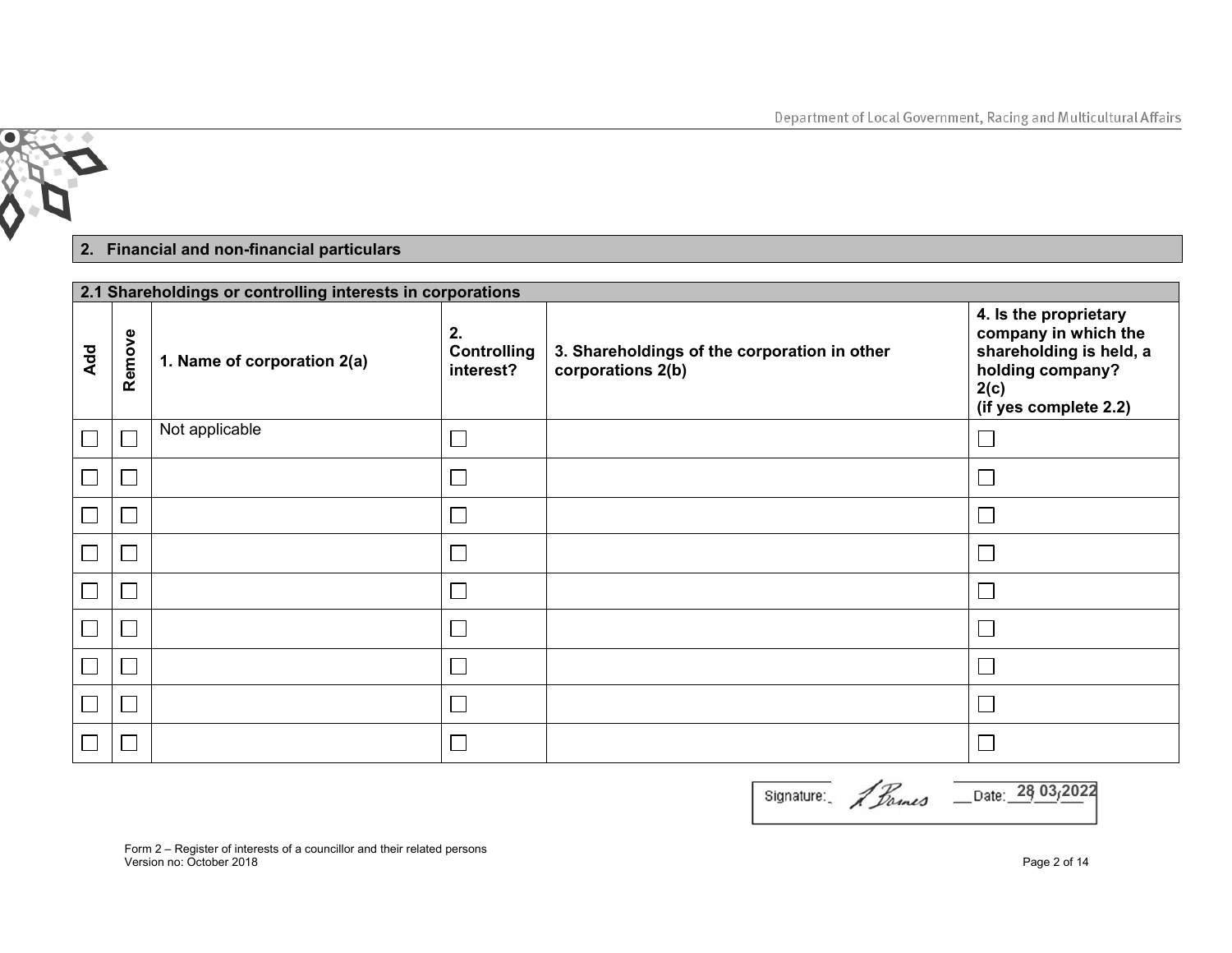

|     | 2.2 Shareholdings or controlling interests in corporations (continued) |                                              |                                             |                                                         |                                                                              |  |  |
|-----|------------------------------------------------------------------------|----------------------------------------------|---------------------------------------------|---------------------------------------------------------|------------------------------------------------------------------------------|--|--|
| Add | Remove                                                                 | 1. Name of<br>proprietary<br>company<br>2(c) | 2. Company's investments<br>2(c)(i)2(c)(ii) | 3. Subsidiary to<br>the holding<br>company?<br>2(c)(ii) | 4. Name of any investment of the subsidiary company.<br>*see notes 2(c)(iii) |  |  |
|     |                                                                        | Not applicable                               |                                             |                                                         |                                                                              |  |  |
|     |                                                                        |                                              |                                             |                                                         |                                                                              |  |  |
|     |                                                                        |                                              |                                             |                                                         |                                                                              |  |  |
|     |                                                                        |                                              |                                             |                                                         |                                                                              |  |  |
|     |                                                                        |                                              |                                             |                                                         |                                                                              |  |  |
|     |                                                                        |                                              |                                             |                                                         |                                                                              |  |  |
|     |                                                                        |                                              |                                             |                                                         |                                                                              |  |  |
|     |                                                                        |                                              |                                             |                                                         |                                                                              |  |  |
|     |                                                                        |                                              |                                             |                                                         |                                                                              |  |  |
|     |                                                                        |                                              |                                             |                                                         |                                                                              |  |  |

| Signature: A Dames | Date: 28/03 2022 |
|--------------------|------------------|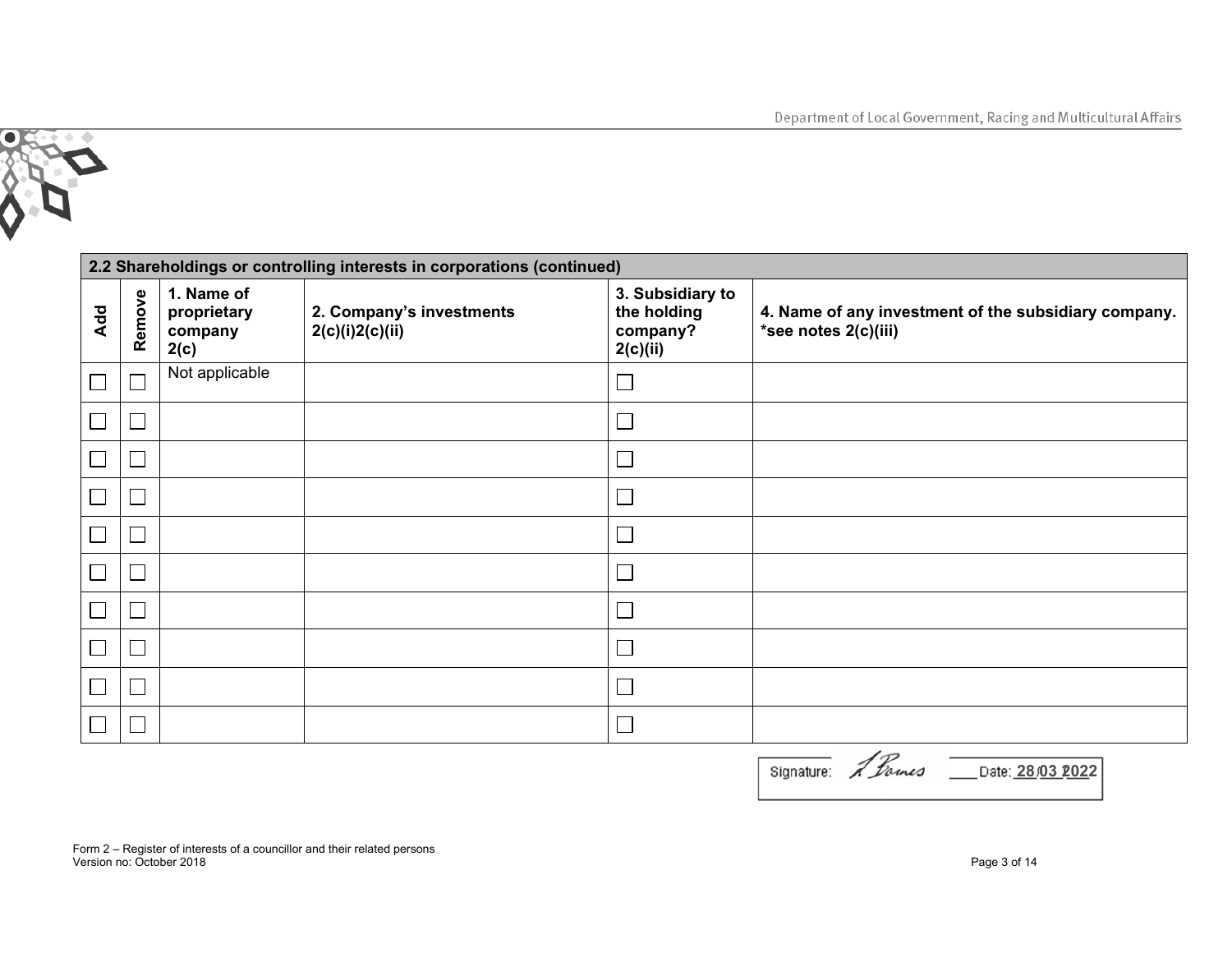|     | 3. Positions held as an officer of corporations |                             |                                            |                            |  |  |
|-----|-------------------------------------------------|-----------------------------|--------------------------------------------|----------------------------|--|--|
| Add | Remove                                          | Name of<br>corporation 3(a) | Nature of corporation's<br>activities 3(c) | Nature of office held 3(b) |  |  |
|     |                                                 | Not applicable              |                                            |                            |  |  |
|     |                                                 |                             |                                            |                            |  |  |
|     |                                                 |                             |                                            |                            |  |  |
|     |                                                 |                             |                                            |                            |  |  |
|     |                                                 |                             |                                            |                            |  |  |
|     |                                                 |                             |                                            |                            |  |  |
|     |                                                 |                             |                                            |                            |  |  |
|     |                                                 |                             |                                            |                            |  |  |
|     |                                                 |                             |                                            |                            |  |  |

|            | 4. Beneficial interests in trusts or nominee corporations |                                                                      |                                                   |                         |  |
|------------|-----------------------------------------------------------|----------------------------------------------------------------------|---------------------------------------------------|-------------------------|--|
| <b>Add</b> | Remove                                                    | Name (or<br>description) of trust<br>or corporation's<br>name $4(a)$ | Nature of activities of<br>trust/corporation 4(b) | Nature of interest 4(c) |  |
|            |                                                           | Not applicable                                                       |                                                   |                         |  |
|            |                                                           |                                                                      |                                                   |                         |  |
|            |                                                           |                                                                      |                                                   |                         |  |
|            |                                                           |                                                                      |                                                   |                         |  |
|            |                                                           |                                                                      |                                                   |                         |  |
|            |                                                           |                                                                      |                                                   |                         |  |
|            |                                                           |                                                                      |                                                   |                         |  |
|            |                                                           |                                                                      |                                                   |                         |  |
|            |                                                           |                                                                      |                                                   |                         |  |

|            | 5. Self-managed superannuation fund |                                              |                                                        |                                                                                                                            |  |  |
|------------|-------------------------------------|----------------------------------------------|--------------------------------------------------------|----------------------------------------------------------------------------------------------------------------------------|--|--|
| <b>Add</b> | Remove                              | Name or description of the<br>fund $5(2)(a)$ | The nature of the<br>activities of the fund<br>5(2)(b) | The investments or other<br>interests in property held, of<br>which the relevant person is<br>aware, by the fund $5(2)(c)$ |  |  |
|            |                                     | Not applicable                               |                                                        |                                                                                                                            |  |  |
|            |                                     |                                              |                                                        |                                                                                                                            |  |  |
|            |                                     |                                              |                                                        |                                                                                                                            |  |  |
|            |                                     |                                              |                                                        |                                                                                                                            |  |  |
|            |                                     |                                              |                                                        |                                                                                                                            |  |  |
|            |                                     |                                              |                                                        |                                                                                                                            |  |  |
|            |                                     |                                              |                                                        |                                                                                                                            |  |  |

**28 2022** Signature: *1 Lames* Date 28 03 2022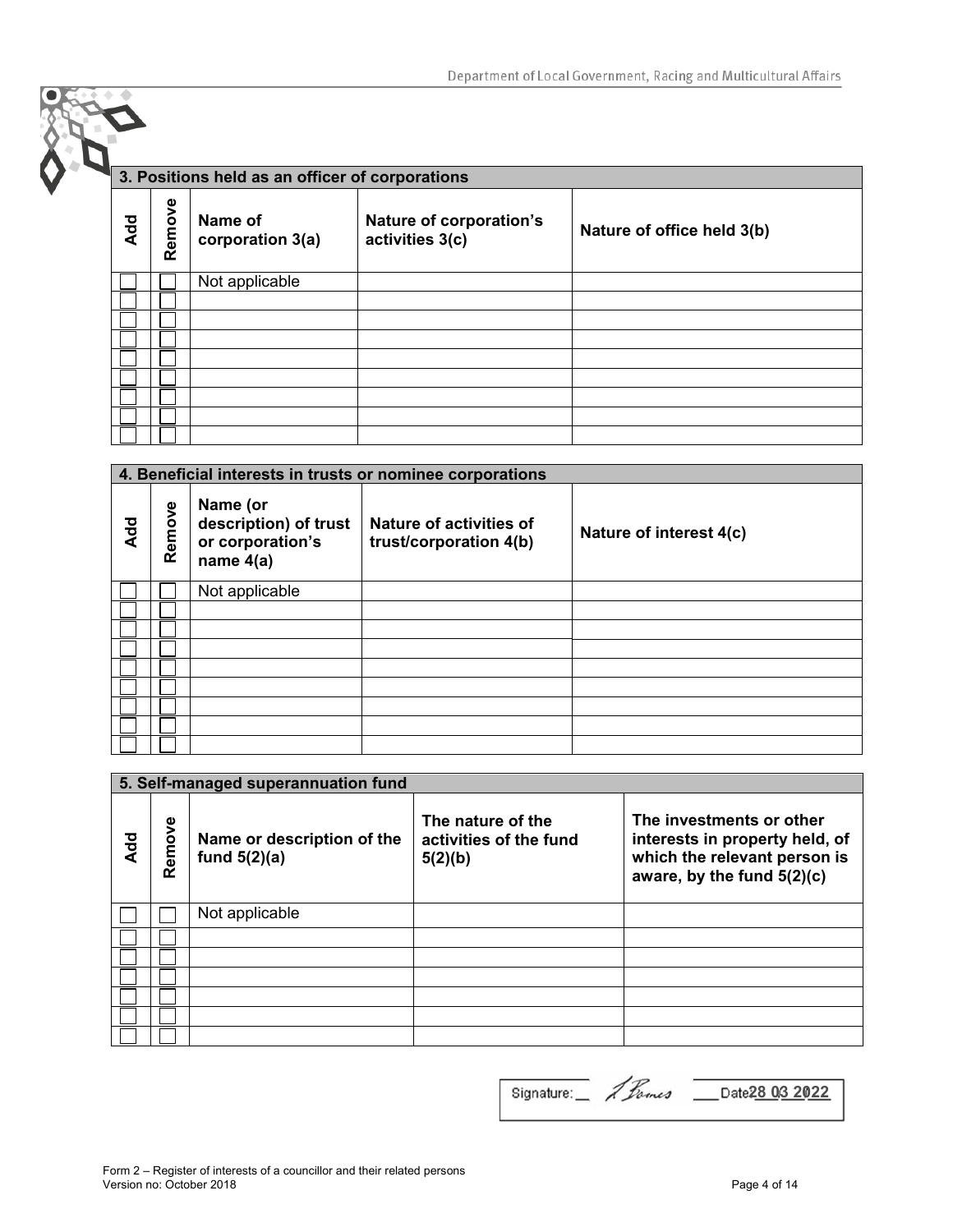|     |        | 6. Trustee of family or business trusts   |                                         |                                                          |  |  |
|-----|--------|-------------------------------------------|-----------------------------------------|----------------------------------------------------------|--|--|
| Add | Remove | Name (or<br>description) of trust<br>6(a) | Nature of activities of<br>trust $6(b)$ | Name of each beneficiary or class<br>of beneficiary 6(c) |  |  |
|     |        | Not applicable                            |                                         |                                                          |  |  |
|     |        |                                           |                                         |                                                          |  |  |
|     |        |                                           |                                         |                                                          |  |  |
|     |        |                                           |                                         |                                                          |  |  |
|     |        |                                           |                                         |                                                          |  |  |
|     |        |                                           |                                         |                                                          |  |  |
|     |        |                                           |                                         |                                                          |  |  |

|                 | 7. Interests in partnerships and joint ventures |                                                                  |                                                                     |                         |  |
|-----------------|-------------------------------------------------|------------------------------------------------------------------|---------------------------------------------------------------------|-------------------------|--|
| A <sub>dd</sub> | Remove                                          | Name (or<br>description) of<br>partnership/joint<br>venture 7(a) | <b>Nature of activities of</b><br>partnership/joint venture<br>7(b) | Nature of interest 7(c) |  |
|                 |                                                 | Not applicable                                                   |                                                                     |                         |  |
|                 |                                                 |                                                                  |                                                                     |                         |  |
|                 |                                                 |                                                                  |                                                                     |                         |  |
|                 |                                                 |                                                                  |                                                                     |                         |  |
|                 |                                                 |                                                                  |                                                                     |                         |  |
|                 |                                                 |                                                                  |                                                                     |                         |  |
|                 |                                                 |                                                                  |                                                                     |                         |  |
|                 |                                                 |                                                                  |                                                                     |                         |  |

|           | 8. Interests in land |                                      |                                         |                                                                        |                         |
|-----------|----------------------|--------------------------------------|-----------------------------------------|------------------------------------------------------------------------|-------------------------|
| <b>DR</b> | Remove               | Suburb or locality of<br>land $8(a)$ | Approxim<br>ate size of<br>land<br>8(b) | <b>Purpose for which</b><br>land is used/intended<br>to be used $8(c)$ | Nature of interest 8(d) |
| IX        |                      | Quilpie L58CP896608                  | 4.6213ha                                | Commercial/Industrial                                                  | Joint Owner             |
| IX        |                      | Quilpie L91-92SP153664               |                                         | Commercial/Industrial                                                  | Joint Owner             |
|           |                      |                                      |                                         |                                                                        |                         |
|           |                      |                                      |                                         |                                                                        |                         |
|           |                      |                                      |                                         |                                                                        |                         |
|           |                      |                                      |                                         |                                                                        |                         |
|           |                      |                                      |                                         |                                                                        |                         |
|           |                      |                                      |                                         |                                                                        |                         |

**28 03 2022** Signature: 4 Banes 28 03 2022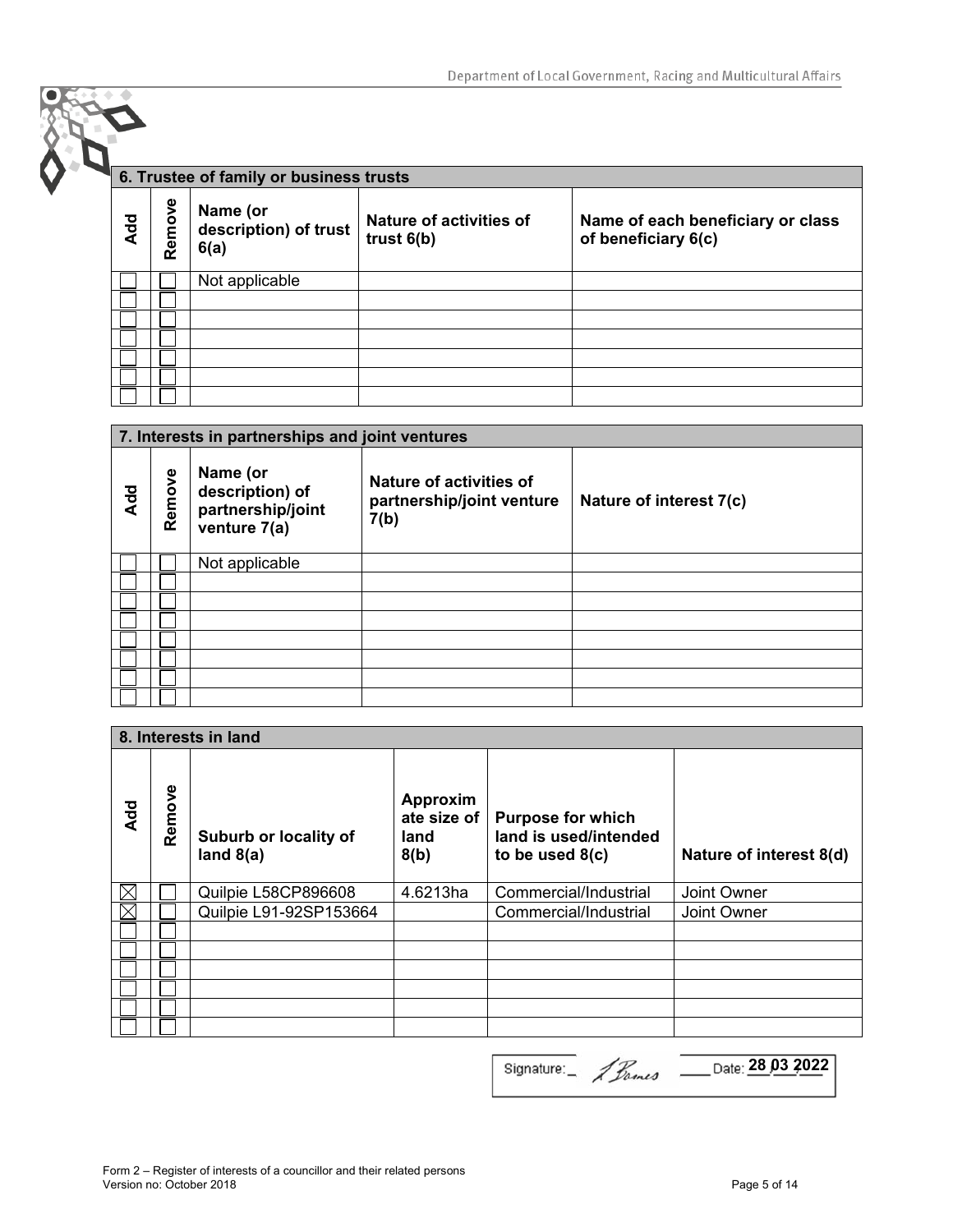## **9. Liabilities more than \$10,000 (excluding department store and credit card accounts)**

| <b>Add</b> | Remove | Nature of liability 9(1)(a)    | Name of creditor 9(1)(b) |
|------------|--------|--------------------------------|--------------------------|
|            |        | <b>Business Equipment Loan</b> | National Australia Bank  |
|            |        |                                |                          |
|            |        |                                |                          |
|            |        |                                |                          |
|            |        |                                |                          |
|            |        |                                |                          |
|            |        |                                |                          |
|            |        |                                |                          |

|     | 10. Debentures and similar investments |                                                         |                                           |                            |
|-----|----------------------------------------|---------------------------------------------------------|-------------------------------------------|----------------------------|
| Add | Remove                                 | Name of<br>corporation the<br>investment is in<br>10(b) | Nature of corporation's<br>business 10(c) | Nature of investment 10(a) |
|     |                                        | Not applicable                                          |                                           |                            |
|     |                                        |                                                         |                                           |                            |
|     |                                        |                                                         |                                           |                            |
|     |                                        |                                                         |                                           |                            |
|     |                                        |                                                         |                                           |                            |
|     |                                        |                                                         |                                           |                            |
|     |                                        |                                                         |                                           |                            |
|     |                                        |                                                         |                                           |                            |

|     | 11. Savings and investment accounts held with financial institutions |                               |                                     |  |
|-----|----------------------------------------------------------------------|-------------------------------|-------------------------------------|--|
| Add | Remove                                                               | Name of institution 11(b)     | Nature of account 11(a)             |  |
|     |                                                                      | National Australia Bank       | <b>Business Cheque Account</b>      |  |
|     |                                                                      | Queensland Country Bank       | Joint Savings Account               |  |
|     |                                                                      | <b>Credit Union Australia</b> | Savings Account                     |  |
|     |                                                                      | National Australia Bank       | <b>Personal Transaction Account</b> |  |
|     |                                                                      |                               |                                     |  |
|     |                                                                      |                               |                                     |  |
|     |                                                                      |                               |                                     |  |
|     |                                                                      |                               |                                     |  |
|     |                                                                      |                               |                                     |  |

Signature: *1 Barnes* Date: 28/03 2022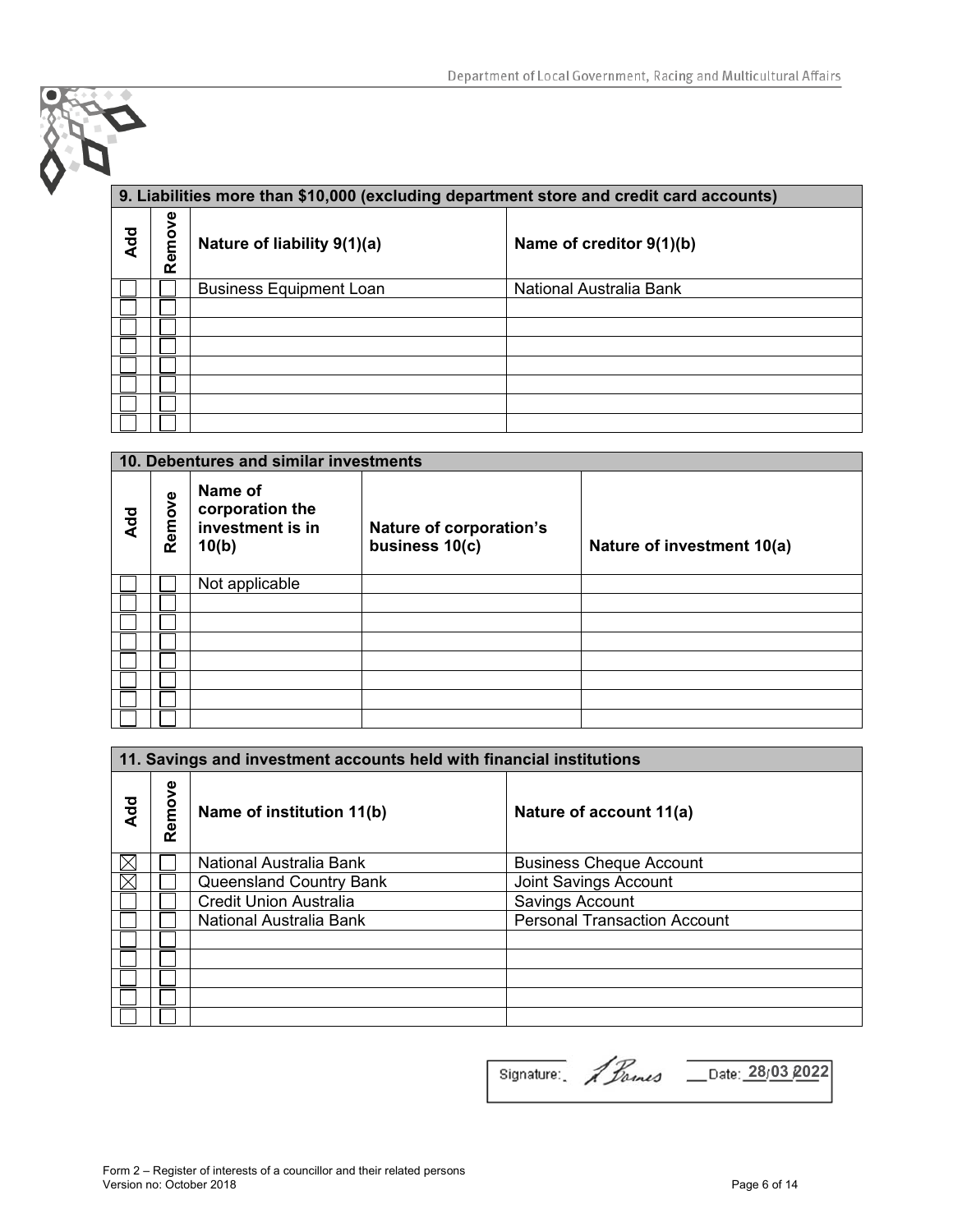## **12. Gifts over \$500 or all gifts totalling more than \$500**

| Add | Remove | Name of donor 12(1)(a) | Description of the gift/s 12(1)(b) |
|-----|--------|------------------------|------------------------------------|
|     |        | Not applicable         |                                    |
|     |        |                        |                                    |
|     |        |                        |                                    |
|     |        |                        |                                    |
|     |        |                        |                                    |
|     |        |                        |                                    |
|     |        |                        |                                    |
|     |        |                        |                                    |
|     |        |                        |                                    |
|     |        |                        |                                    |

|     | 13. Sponsored hospitality benefits |                                                                          |                                       |  |
|-----|------------------------------------|--------------------------------------------------------------------------|---------------------------------------|--|
| Add | Remove                             | Source of the contribution for travel or<br>accommodation received 13(a) | Purpose of the benefit received 13(b) |  |
|     |                                    | Not applicable                                                           |                                       |  |
|     |                                    |                                                                          |                                       |  |
|     |                                    |                                                                          |                                       |  |
|     |                                    |                                                                          |                                       |  |
|     |                                    |                                                                          |                                       |  |
|     |                                    |                                                                          |                                       |  |
|     |                                    |                                                                          |                                       |  |
|     |                                    |                                                                          |                                       |  |
|     |                                    |                                                                          |                                       |  |

#### **14. Memberships of political parties, bodies, associations and trade or professional organisations**

| <b>Add</b> | Remove | Name of organisation 14         | <b>Address of organisation 14</b> |
|------------|--------|---------------------------------|-----------------------------------|
| ⋉          |        | Quilpie Diggers Race Club       | PO Box 149 Quilpie QLD 4480       |
| IX         |        | <b>Quilpie Cultural Society</b> | PO Box 172 Quilpie QLD 4480       |
|            |        |                                 |                                   |
|            |        |                                 |                                   |
|            |        |                                 |                                   |
|            |        |                                 |                                   |
|            |        |                                 |                                   |
|            |        |                                 |                                   |

Signature: 1 Pames Date: 28.03 2022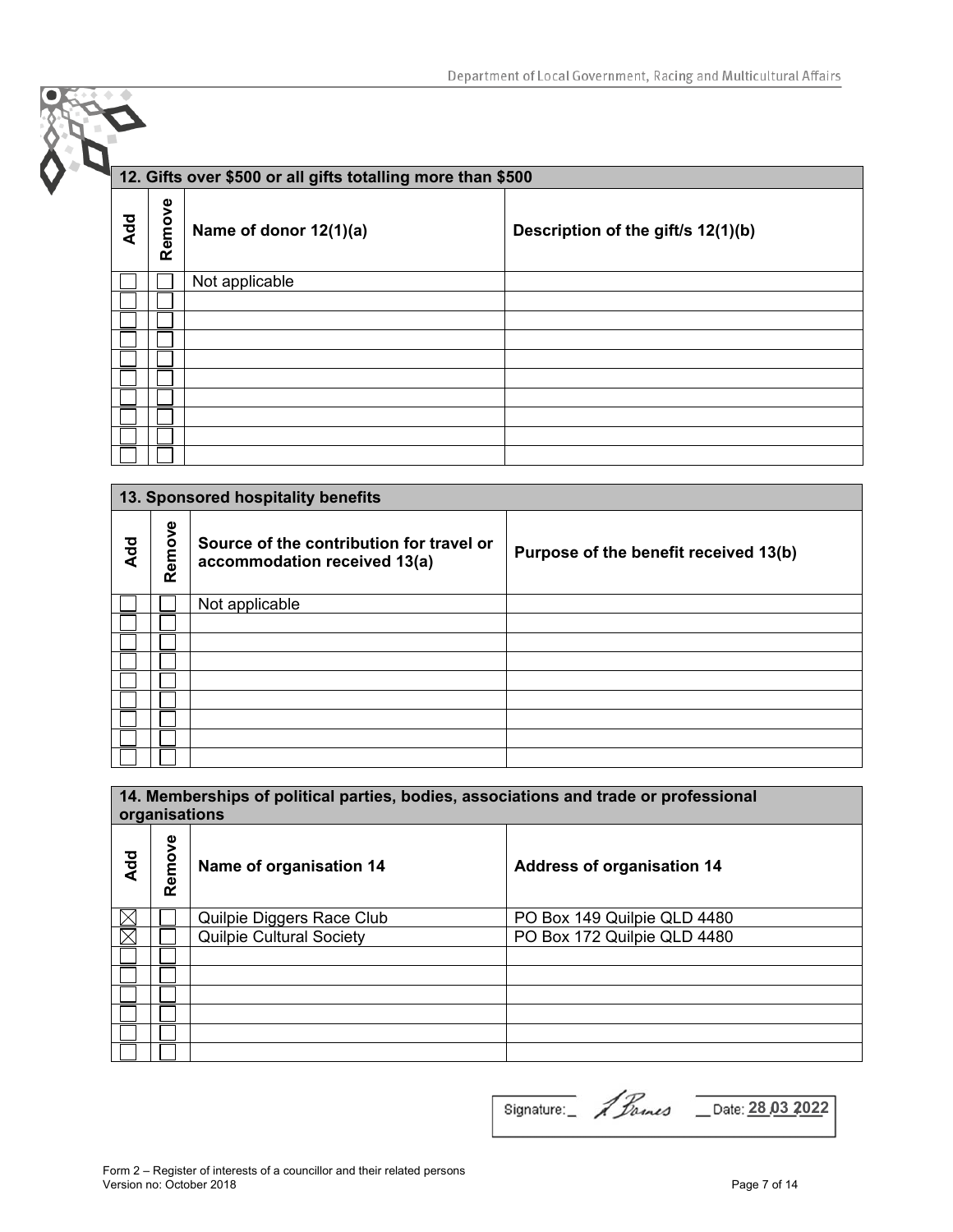|            | 15. Other assets over \$5,000 |                                      |  |  |
|------------|-------------------------------|--------------------------------------|--|--|
| <b>Add</b> | Remove                        | Details of other asset/s 15          |  |  |
| ΙX         |                               | Artworks                             |  |  |
| IΧ         |                               | 2013 Toyota Prado (Business Vehicle) |  |  |
|            |                               | 2013 Toyota Landcruiser Tray Back    |  |  |
|            |                               |                                      |  |  |
|            |                               |                                      |  |  |
|            |                               |                                      |  |  |
|            |                               |                                      |  |  |
|            |                               |                                      |  |  |
|            |                               |                                      |  |  |

|             | 16. Other sources of income more than \$500 a year |                                           |  |  |
|-------------|----------------------------------------------------|-------------------------------------------|--|--|
| Add         | Remove                                             | Source of income 16                       |  |  |
| $\boxtimes$ |                                                    | The Old Exchange Outback Gallery & Studio |  |  |
| X           |                                                    | QSuper                                    |  |  |
|             |                                                    |                                           |  |  |
|             |                                                    |                                           |  |  |
|             |                                                    |                                           |  |  |
|             |                                                    |                                           |  |  |
|             |                                                    |                                           |  |  |
|             |                                                    |                                           |  |  |
|             |                                                    |                                           |  |  |

**17. Other financial or non-financial interests known to the relevant person that raise, appear to raise or could potentially raise, a conflict between the interest and your duty as a councillor** 

| Add | Remove | <b>Other Interests 17</b>                 |
|-----|--------|-------------------------------------------|
|     |        | The Old Exchange Outback Gallery & Studio |
|     |        |                                           |
|     |        |                                           |
|     |        |                                           |
|     |        |                                           |
|     |        |                                           |
|     |        |                                           |
|     |        |                                           |
|     |        |                                           |

Signature: 1 Fames Date: 28 032022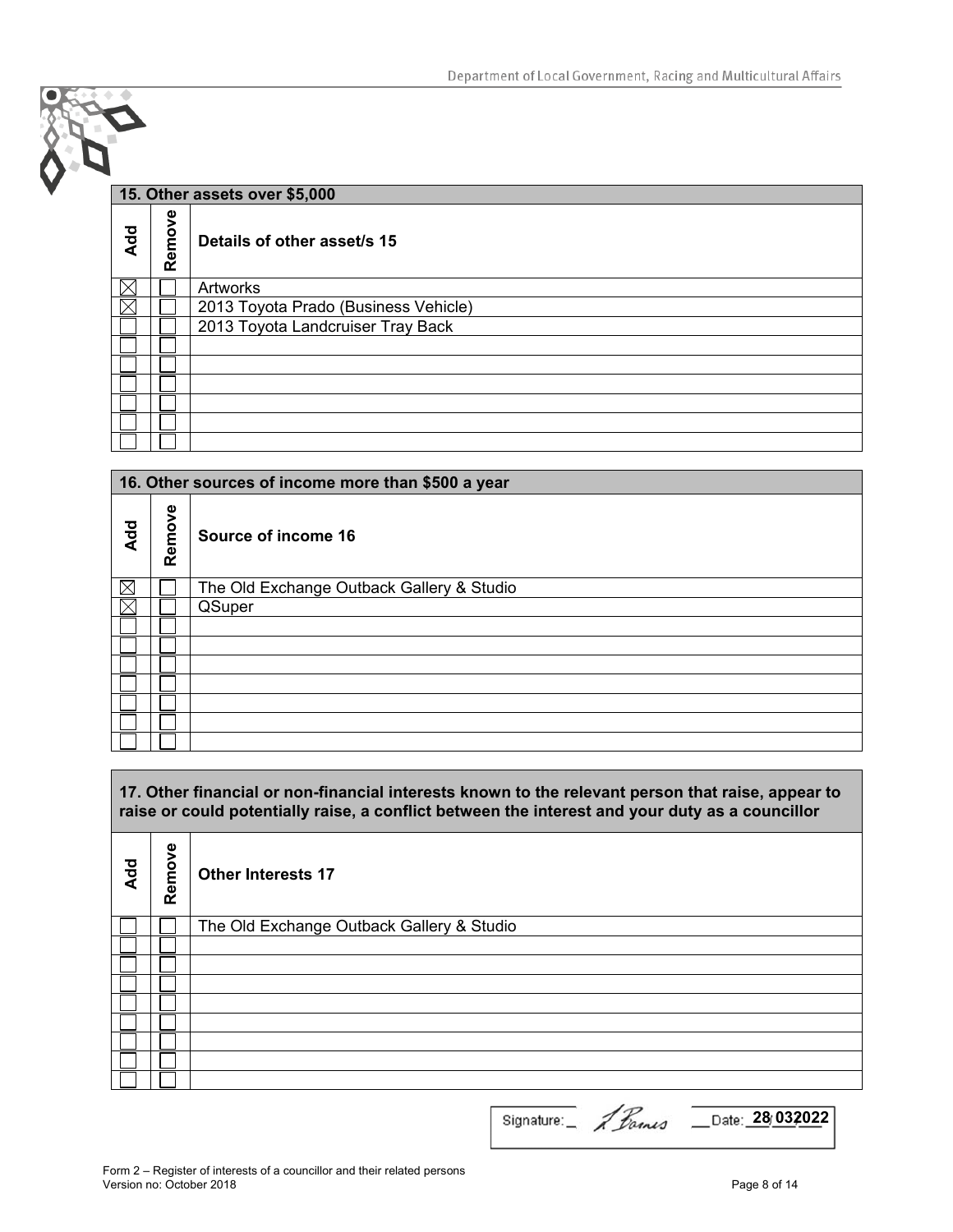

#### **General notes**

#### **Adding a particular**

Place a cross in the 'add' box in the left hand column when adding a new particular to your register of interests.

#### **Removing a particular**

Place a cross in the 'remove' box in the left hand column when removing a particular from your register of interests.

If there is insufficient space on this form for all of the details you are required to give you may attach additional papers for that purpose. **You must sign and date each additional paper.**

When completing this form, insert the words 'not applicable', where appropriate.

The completed form (with an envelope marked 'confidential') is to be sent, within 30 days of commencement of duty or any changes of circumstances to the chief executive officer of your local government.

#### **Related persons**

A person related to a councillor need not include information regarding an interest held jointly or in common with the councillor which is already included in the councillor's register of interests.

#### **Section notes**

The header of each field includes a reference in italics to the relevant section in Schedule 5 of the *Local Government Regulation 2012*.

The following notes may assist you with completing your register of interests.

| # | <b>Notes</b>                                                                                                                                                                           | <b>Definitions</b>                                                                                                                                                                                                                                                                                                                                                     |
|---|----------------------------------------------------------------------------------------------------------------------------------------------------------------------------------------|------------------------------------------------------------------------------------------------------------------------------------------------------------------------------------------------------------------------------------------------------------------------------------------------------------------------------------------------------------------------|
|   | If a councillor, complete section A.<br>If a related person to a councillor, complete section<br>A and B.                                                                              | A related person is a spouse, a dependent child<br>or someone whose affairs are so closely<br>connected with the affairs of a councillor, chief<br>executive officer or senior executive employee,<br>that a benefit derived by that person, or a<br>substantial part of it, could pass to the<br>councillor, chief executive officer or senior<br>executive employee. |
|   | 2.1<br>If relevant person is a shareholder or has a<br>controlling interest in a corporation state the<br>name of the corporation.<br>If the relevant person holds a controlling<br>2. | A Corporation includes-<br>a company,<br>any body corporate (whether incorporated<br>٠<br>in this jurisdiction or elsewhere), and<br>an unincorporated body that under the law                                                                                                                                                                                         |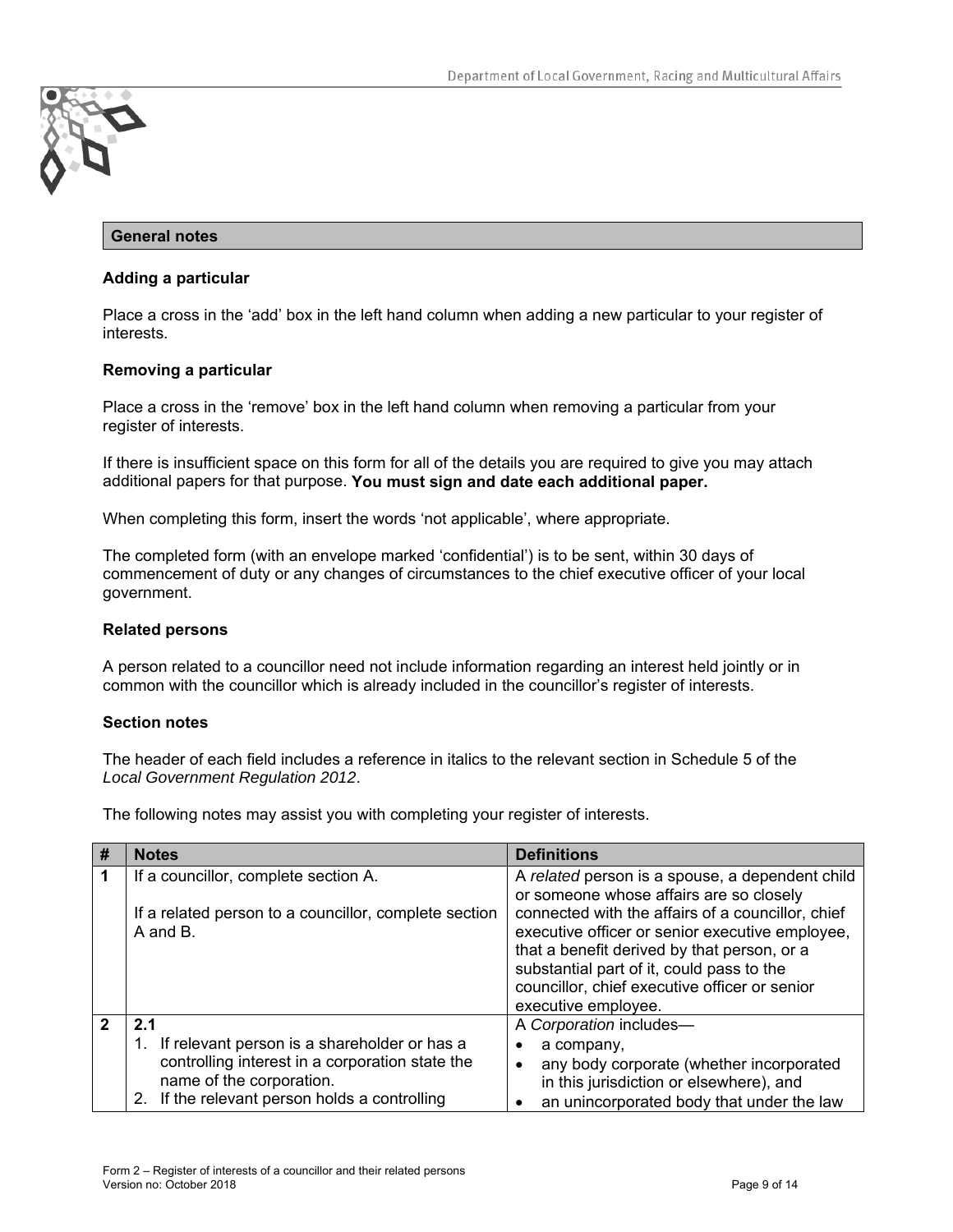| <b>Notes</b>                                                                                                                                                                                                                                                                                                                                                                                                                                                                                                                                                                                                                                                                                                                                                                                                                                                                                                               | <b>Definitions</b>                                                                                                                                                                                                                                                                                                                                                                                                                                                                                                                                                                                                                                                                                                                                                                                                                                                                                                                                                                                                                                                                                                                                                                                                                                                                                                                                                                                                      |
|----------------------------------------------------------------------------------------------------------------------------------------------------------------------------------------------------------------------------------------------------------------------------------------------------------------------------------------------------------------------------------------------------------------------------------------------------------------------------------------------------------------------------------------------------------------------------------------------------------------------------------------------------------------------------------------------------------------------------------------------------------------------------------------------------------------------------------------------------------------------------------------------------------------------------|-------------------------------------------------------------------------------------------------------------------------------------------------------------------------------------------------------------------------------------------------------------------------------------------------------------------------------------------------------------------------------------------------------------------------------------------------------------------------------------------------------------------------------------------------------------------------------------------------------------------------------------------------------------------------------------------------------------------------------------------------------------------------------------------------------------------------------------------------------------------------------------------------------------------------------------------------------------------------------------------------------------------------------------------------------------------------------------------------------------------------------------------------------------------------------------------------------------------------------------------------------------------------------------------------------------------------------------------------------------------------------------------------------------------------|
| interest in the corporation tick the box.<br>3. List the shareholdings of the corporation in any<br>other corporation/s.<br>4. If any of the shareholdings are held in a<br>proprietary company/s tick the box and move<br>on to section 2.2<br>2.2<br>1. State the name of the proprietary company/s.<br>2. List any investments of the proprietary<br>company/s.<br>3. If any of the investments are a subsidiary to the<br>proprietary company tick the box.<br>4. In column four list the investments of the<br>subsidiary company you have listed in column<br>two and if the investments include a subsidiary<br>to that company, state the name of the<br>company or its investment(s)-you may need<br>to provide this information in a separate signed<br>attachment.<br>The number or monetary value of shares does not<br>need to be stated.<br>The monetary value of investments does not need<br>to be stated. | of its place of origin, may sue or be sued, or<br>may hold property in the name of its<br>secretary or of an office holder of the body<br>duly appointed for that purpose.<br>Holding company-in relation to a body<br>corporate, means a body corporate of which<br>the first body corporate is a subsidiary.<br>Proprietary company-A proprietary company<br>is a company that is registered as, or converts<br>to, a proprietary company under the<br>Corporations Act 2001.<br>Share means any of the following:<br>a share in the share capital of the<br>corporation,<br>stock,<br>$\bullet$<br>a convertible note, or<br>$\bullet$<br>an option contract.<br>$\bullet$<br>Subsidiary-A body corporate is a subsidiary of<br>another body corporate if, and only if:<br>the other body:<br>controls the composition of the first<br>$\circ$<br>body's board, or<br>is in a position to cast, or control the<br>$\circ$<br>casting of, more than one-half of the<br>maximum number of votes that<br>might be cast at a general meeting<br>of the first body, or<br>holds more than one-half of the<br>$\circ$<br>issued share capital of the first body<br>(excluding any part of that issued<br>share capital that carries no right to<br>participate beyond a specified<br>amount in a distribution of either<br>profits or capital), or<br>the first body is a subsidiary of a subsidiary<br>of the other body. |
| Complete if you are an officer of a corporation,<br>including if you are an officer of any corporations<br>you have stated in section 2.                                                                                                                                                                                                                                                                                                                                                                                                                                                                                                                                                                                                                                                                                                                                                                                   | Officer of a corporation means:<br>a director or secretary of the corporation; or<br>a person:<br>who makes, or participates in<br>$\circ$<br>making, decisions that affect the<br>whole, or a substantial part, of the<br>business of the corporation, or<br>who has the capacity to affect<br>$\circ$                                                                                                                                                                                                                                                                                                                                                                                                                                                                                                                                                                                                                                                                                                                                                                                                                                                                                                                                                                                                                                                                                                                 |
|                                                                                                                                                                                                                                                                                                                                                                                                                                                                                                                                                                                                                                                                                                                                                                                                                                                                                                                            |                                                                                                                                                                                                                                                                                                                                                                                                                                                                                                                                                                                                                                                                                                                                                                                                                                                                                                                                                                                                                                                                                                                                                                                                                                                                                                                                                                                                                         |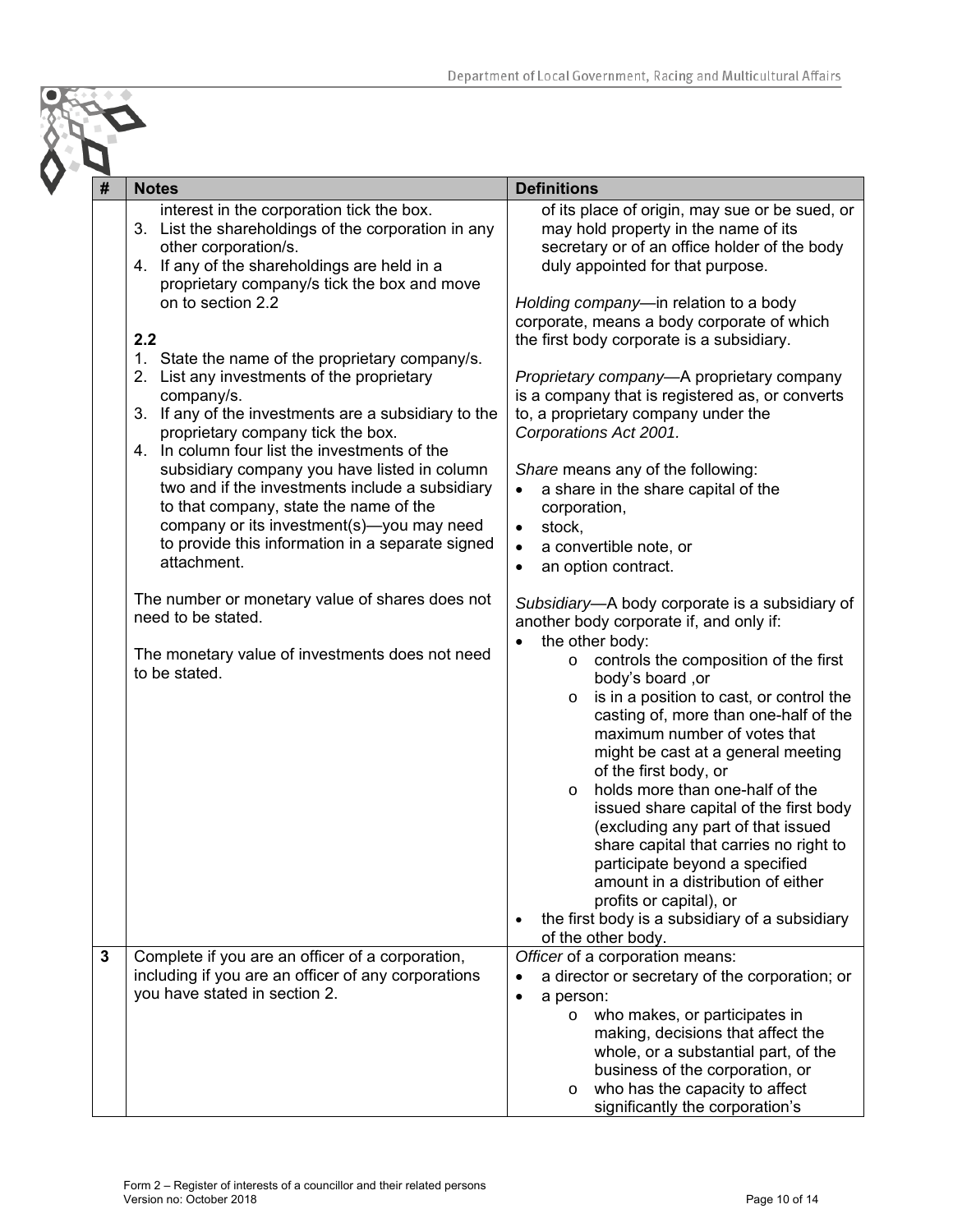| # | <b>Notes</b>                                                                                                                                                                                                                | <b>Definitions</b>                                                                                                                                                                                                                                                                                                                                                                                                                                                                                                                                                                                                                                                                                                                                                                                                                                                                                                                                                                                                                                                                                                                                                                                                                                                                      |
|---|-----------------------------------------------------------------------------------------------------------------------------------------------------------------------------------------------------------------------------|-----------------------------------------------------------------------------------------------------------------------------------------------------------------------------------------------------------------------------------------------------------------------------------------------------------------------------------------------------------------------------------------------------------------------------------------------------------------------------------------------------------------------------------------------------------------------------------------------------------------------------------------------------------------------------------------------------------------------------------------------------------------------------------------------------------------------------------------------------------------------------------------------------------------------------------------------------------------------------------------------------------------------------------------------------------------------------------------------------------------------------------------------------------------------------------------------------------------------------------------------------------------------------------------|
| 4 | If providing a description of the trust or nominee<br>corporation, the description must be sufficient to<br>identify the trust or corporation.<br>The monetary value of beneficial interests does not<br>need to be stated. | financial standing, or<br>in accordance with whose<br>$\Omega$<br>instructions or wishes the directors<br>of the corporation are accustomed<br>to act (excluding advice given by the<br>person in the proper performance of<br>functions attaching to the person's<br>professional capacity or their<br>business relationship with the<br>directors or the corporation), or<br>a receiver, or receiver and manager, of the<br>property of the corporation, or<br>an administrator of the corporation, or<br>٠<br>an administrator of a deed of company<br>arrangement executed by the corporation,<br>or<br>a liquidator of the corporation, or<br>٠<br>a trustee or other person administering a<br>compromise or arrangement made between<br>the corporation and someone else.<br>Trust-does not include the duties incidental to<br>an estate conveyed by way of mortgage, but<br>with that exception trust extends to implied,<br>resulting, bare and constructive trusts, and to<br>cases where the trustee has a beneficial<br>interest in the trust property, and to the duties<br>incidental to the office of a personal<br>representative.<br>Nominee corporation-means a corporation<br>whose principal business is holding marketable<br>securities as a trustee or nominee. |
| 5 | Complete if you are a trustee of the fund or, if the<br>trustee of the fund is a corporation, a director of the<br>trustee.                                                                                                 | Director-see the Corporations Act 2001.                                                                                                                                                                                                                                                                                                                                                                                                                                                                                                                                                                                                                                                                                                                                                                                                                                                                                                                                                                                                                                                                                                                                                                                                                                                 |
| 6 | If providing a description of the trust, the<br>description must be sufficient to identify the trust.                                                                                                                       | Trust-does not include the duties incidental to<br>an estate conveyed by way of mortgage, but<br>with that exception trust extends to implied,<br>resulting, bare and constructive trusts, and to<br>cases where the trustee has a beneficial<br>interest in the trust property, and to the duties<br>incidental to the office of a personal<br>representative.                                                                                                                                                                                                                                                                                                                                                                                                                                                                                                                                                                                                                                                                                                                                                                                                                                                                                                                         |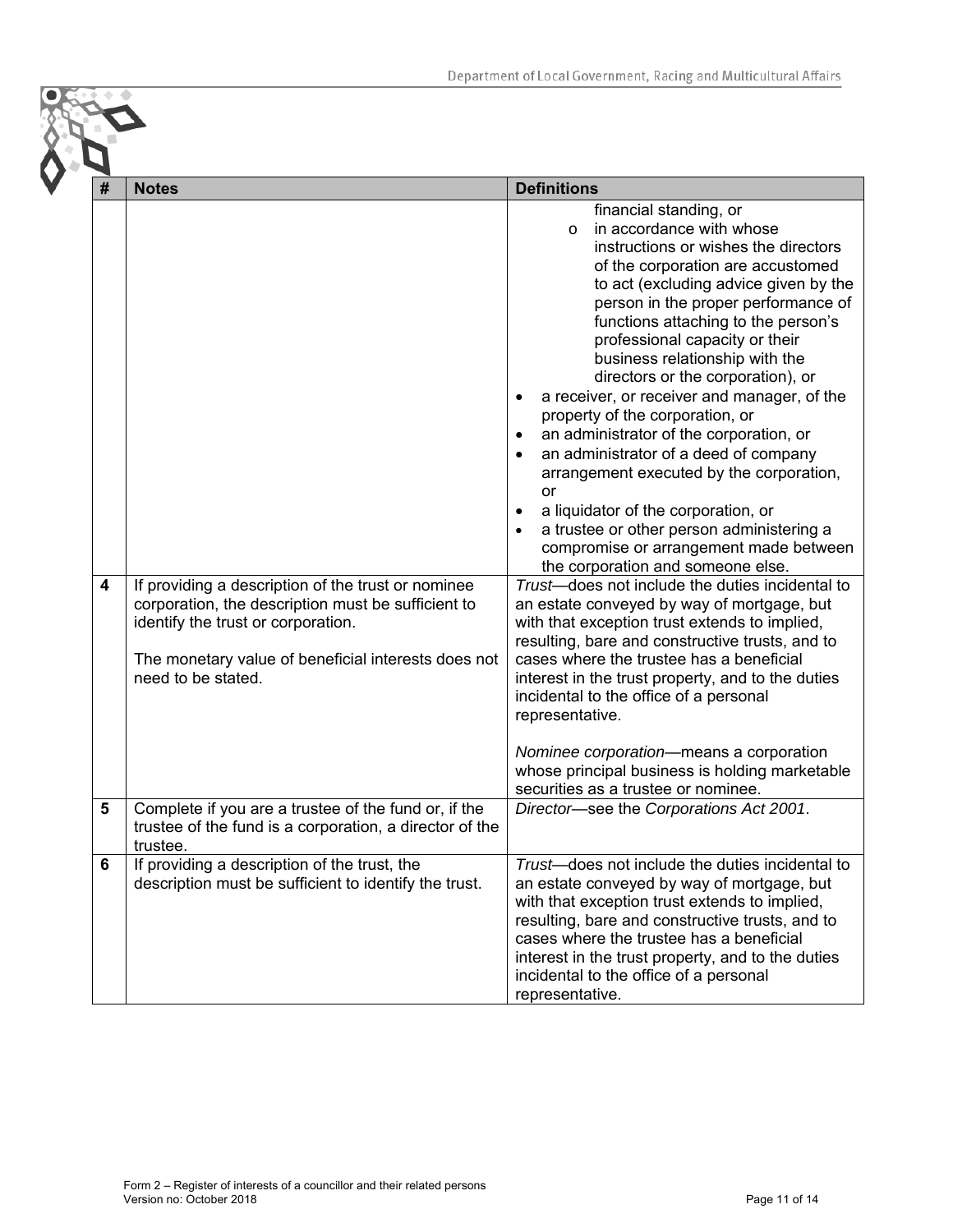| #              | <b>Notes</b>                                                                                                                                                                                                                                                                                                                                                                                                                                                                                                                                                                                                                                                                                                                                                                                                                                                                                                                                                                                                                                                                                                  | <b>Definitions</b>                                                                                                                                                                                                                                                                                                                       |
|----------------|---------------------------------------------------------------------------------------------------------------------------------------------------------------------------------------------------------------------------------------------------------------------------------------------------------------------------------------------------------------------------------------------------------------------------------------------------------------------------------------------------------------------------------------------------------------------------------------------------------------------------------------------------------------------------------------------------------------------------------------------------------------------------------------------------------------------------------------------------------------------------------------------------------------------------------------------------------------------------------------------------------------------------------------------------------------------------------------------------------------|------------------------------------------------------------------------------------------------------------------------------------------------------------------------------------------------------------------------------------------------------------------------------------------------------------------------------------------|
| $\overline{7}$ | If providing a description of the partnership or joint<br>venture, the description must be sufficient to<br>identify the partnership or joint venture.                                                                                                                                                                                                                                                                                                                                                                                                                                                                                                                                                                                                                                                                                                                                                                                                                                                                                                                                                        | Joint venture-business enterprise for which<br>two or more parties join forces (not necessarily<br>in partnership or by the formation of a<br>company).<br>Partnership-the legal relationship of persons<br>carrying on some business together with a view<br>to profit (provided that they are not members of<br>an incorporated body). |
| 8              | Includes any land leased, owned or mortgaged,<br>whether the interest is held alone, jointly or in<br>common with any other person.<br>Examples of property where you may hold an<br>interest:<br>Residential property leased, owned or mortgaged<br>by you which may be your place of residence or<br>where you have established a business.<br>Commercial property leased, owned or mortgaged<br>by you which may be where you have established<br>a business.<br>Residential property where you are the lessor of a<br>property to another party.<br>Commercial property where you are the lessor of a<br>property to another party.<br>For privacy reasons, if the lessee is a corporation,<br>state the name of the corporation (individuals do<br>not need to be stated).<br>Investment property—property held for capital gain<br>(not leased or inhabited).<br>Native Title land-granted or where an application<br>is pending.<br>The full street address of the property does not<br>need to be stated.<br>The monetary value of investments or beneficial<br>interests does not need to be stated. |                                                                                                                                                                                                                                                                                                                                          |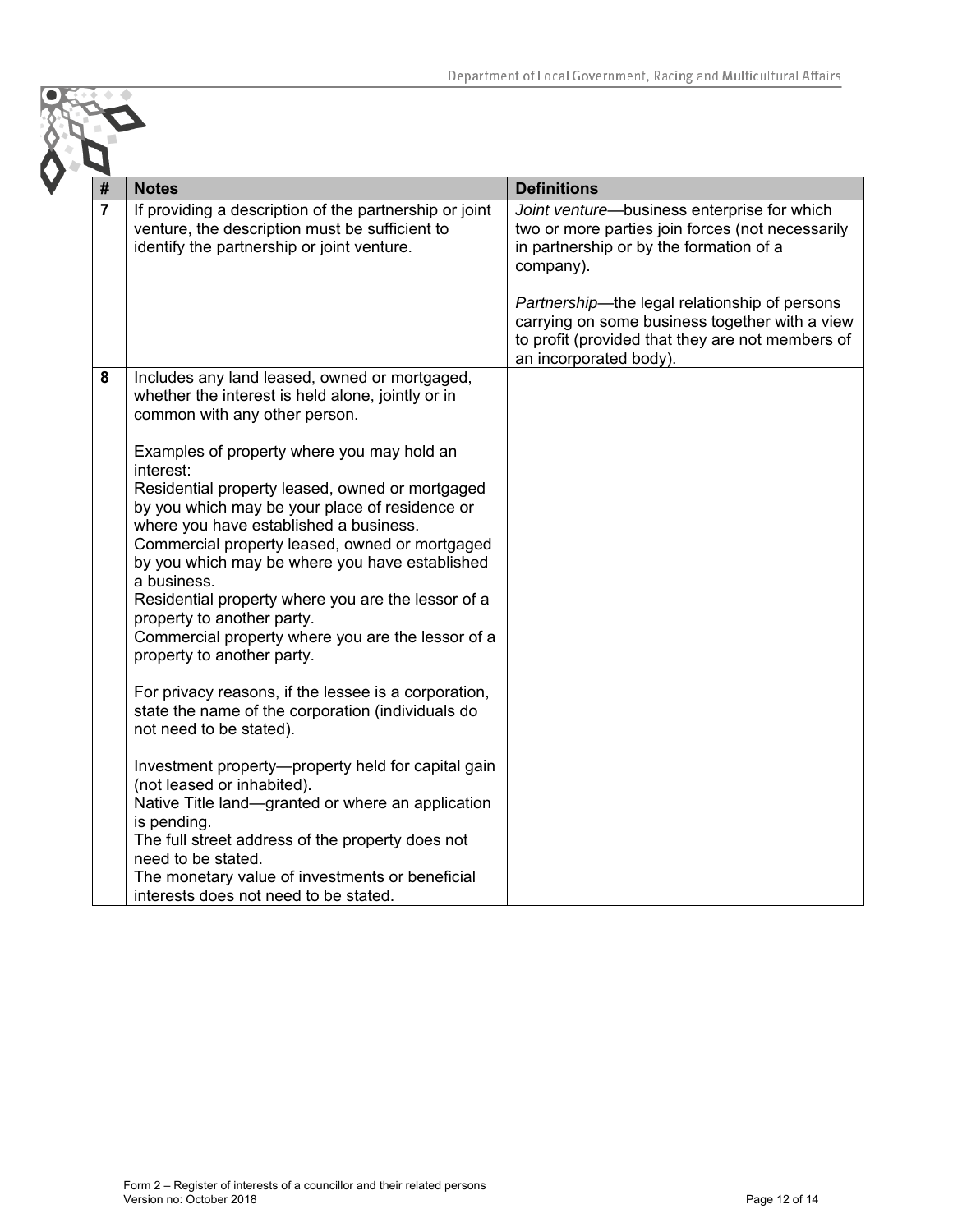| #  | <b>Notes</b>                                                                                                                                                                                                                        | <b>Definitions</b>                                                                                                                                                                                                                                                                                   |
|----|-------------------------------------------------------------------------------------------------------------------------------------------------------------------------------------------------------------------------------------|------------------------------------------------------------------------------------------------------------------------------------------------------------------------------------------------------------------------------------------------------------------------------------------------------|
| 9  | Amounts of \$10,000 or less do not need to be<br>disclosed.                                                                                                                                                                         | Private company—means a proprietary<br>company in which a relevant person holds<br>securities.                                                                                                                                                                                                       |
|    | The debt does not need to be disclosed if it arises<br>from the supply of goods or services supplied in<br>the ordinary course of your business or the<br>business of a trust or private company.                                   | Trust-means a trust of which a relevant<br>person is a beneficiary.                                                                                                                                                                                                                                  |
|    | The financial amount of liabilities does not need to<br>be stated.                                                                                                                                                                  |                                                                                                                                                                                                                                                                                                      |
|    | A line of credit does not need to be disclosed until<br>such time as it is used.                                                                                                                                                    |                                                                                                                                                                                                                                                                                                      |
| 10 | May include such investments as a term life<br>insurance policy where a return of the policy's<br>premium may occur.                                                                                                                | Debenture—see the Corporations Act 2001.                                                                                                                                                                                                                                                             |
|    | The monetary value of investments does not need<br>to be stated.                                                                                                                                                                    |                                                                                                                                                                                                                                                                                                      |
| 11 | The account number of, or financial amounts held<br>in, savings or investment accounts do not need to<br>be stated.                                                                                                                 |                                                                                                                                                                                                                                                                                                      |
| 12 | This does not include gifts received from related<br>persons or other persons related by blood or<br>marriage or friends.<br>Includes election donations made to an individual<br>councillor and election donations made to a group | Gift means either of the following-<br>the transfer of money or other property:<br>without consideration, or<br>for a consideration substantially less than full<br>consideration, or<br>a loan of money or other property made on a                                                                 |
|    | of candidates of which the councillor is associated<br>with.                                                                                                                                                                        | permanent or indefinite basis, other than an<br>overdraft facility.                                                                                                                                                                                                                                  |
| 13 | This does not include incidental travel or<br>accommodation that involve little to no value. For<br>example, sleeping a night at a family or friend's<br>house or car pooling arrangements.                                         | A person receives a sponsored hospitality<br>benefit if-<br>the person, other than in an official capacity-<br>undertakes travel, or<br>uses accommodation, and<br>a contribution, whether financial or non-<br>financial, for the cost of the travel or<br>accommodation is made by another person. |
|    |                                                                                                                                                                                                                                     | Note: A person does not however receive a<br>sponsored hospitality benefit if the contribution<br>was made by the person's spouse, or other<br>family member or friend unless there could be a<br>perception of a conflict of interest, financial or<br>otherwise, relating to the contribution.     |
| 14 | Includes honorary patrons, honorary members etc.                                                                                                                                                                                    |                                                                                                                                                                                                                                                                                                      |